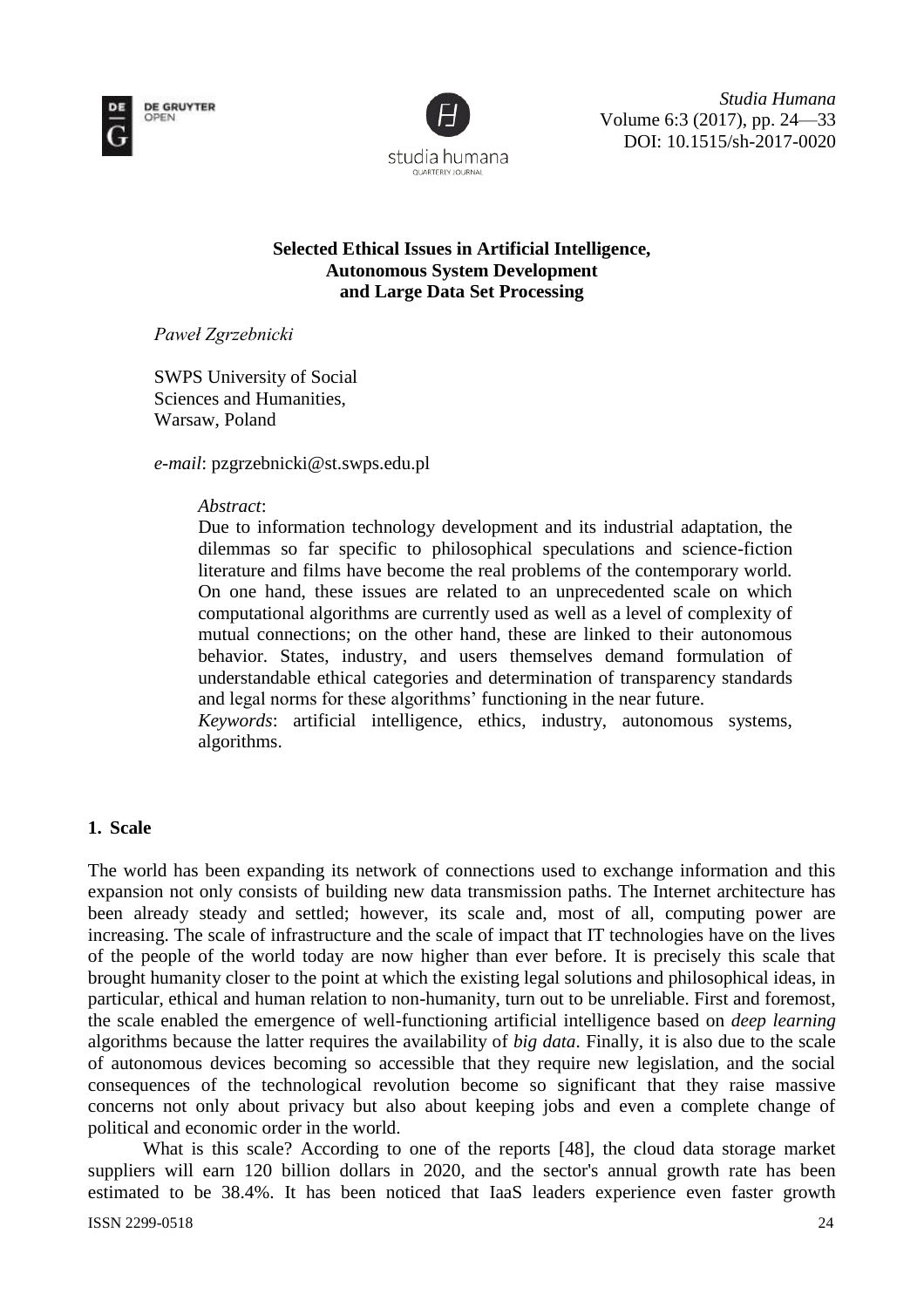compared to the rest of the market segment  $-67.8\%$  annually. According to other data [12] until 2021, the cloud computing market will double in relation to 2016, thus in the next five years. The perspectives of computing power development and its scale may be indirectly visible in sale predictions concerning backup power systems. According to the report [13], this market is growing faster than linearly and this trend is going to last at least until 2020. The scale of the undertakings is also visible in a physical area covered by the data centers – from 40.000 to over 100.000 square meters [47] while the unquestionable leader in this scope is Chinese Range International Information Group using the infrastructure of the area of almost 630,000 square meters [31]. End users who store their data on these companies' servers often do not pay for it at all or at least that is the impression. Making your data accessible to the companies as Facebook, Google, Microsoft or Apple is partly free and the companies make a profit thanks to the possibility of data processing. On a scale of billions of users sending as many queries to databases [19], large corporations have enormous amounts of information, among others, personal information as sensitive data concerning political views, sexual preferences or health records. Photos, films, metadata associated with voice communication, electronic mail patterns, emotional reaction patterns revealed in comments to articles in social networks as well as website opening sequence patterns or geolocation tracking are only some of the numerous pieces of information provided by every person connected to the common network as a "payment" to private companies and governments which are not necessarily their national governments. When algorithms are fed with big data and learn new skills as well as acquire the ability to recognize new patterns (*machine learning*), the problem occurs described by Daniel Tunkelang as "privatizing our past" [52].

So society is not only a beneficiary of "universally accessible and useful" [26] services but also, and perhaps above all, a living resource, fuel, by which all modern computer machinery can operate at all. For this reason, infrastructure impetus translates directly into legal, ethical and social issues. An example here can be a scandal caused by revealing a sociological experiment carried out by Facebook social network. The website, which currently has 1.86 billion active users [51], five years ago, that is in 2012, was used to analyze its clients' behavior on a sample of 689.003 people. The experiment of which the participants were not informed, consisted in showing, in most part, negative contents to the selected group of users while the other group was shown positive content mostly. Here, the fact that Facebook does not display all the information from pages liked by the users but only those which are recognized to be best adjusted algorithmically is worth mentioning. The algorithm itself is obviously a secret. After a week of manipulation, they investigated the users' reaction being the result of the supposedly induced mental state. As it turned out after the test was completed, the group, which was exposed to negative information, showed the much worse frame of mind compared to the one which had access to positive message [28]. The experiment stirred up emotions and ethical controversies. The political milieu even asked the question whether the CIA can trigger a revolution in some country by manipulating the mood of the public [5]? The questions concerning the idea proved to be logically valid taking the controversies related to United States presidential election in 2016 [1] and future 2017 election in Germany [41] into consideration. In the latter case, German authorities have their sights set on, among others, the aforementioned world's largest social network [50].

Large-scale ethical issues related to the processing of data from huge resources can be divided into two groups. One discusses the use of directly acquired data, a way of their processing and the fact that personal stories and traces left by each one of us are used as natural resources extracted by both private industry and governments in order to obtain particular benefits and the users are not necessarily the beneficiaries. The other group of moral issues is related to a dilemma regarding the way the obtained data are used towards the receivers who are often also the data providers. The aforementioned manipulation is just one of the examples but the class of objections can be expanded, also towards data processing and establishing decision thresholds. For instance, there is a system operating in Austria registering patient information, their medical appointments, picked up prescriptions and diagnoses and other detailed information including geolocation [39], and it is an example of a complex network that can be subject to a multidimensional analysis [23].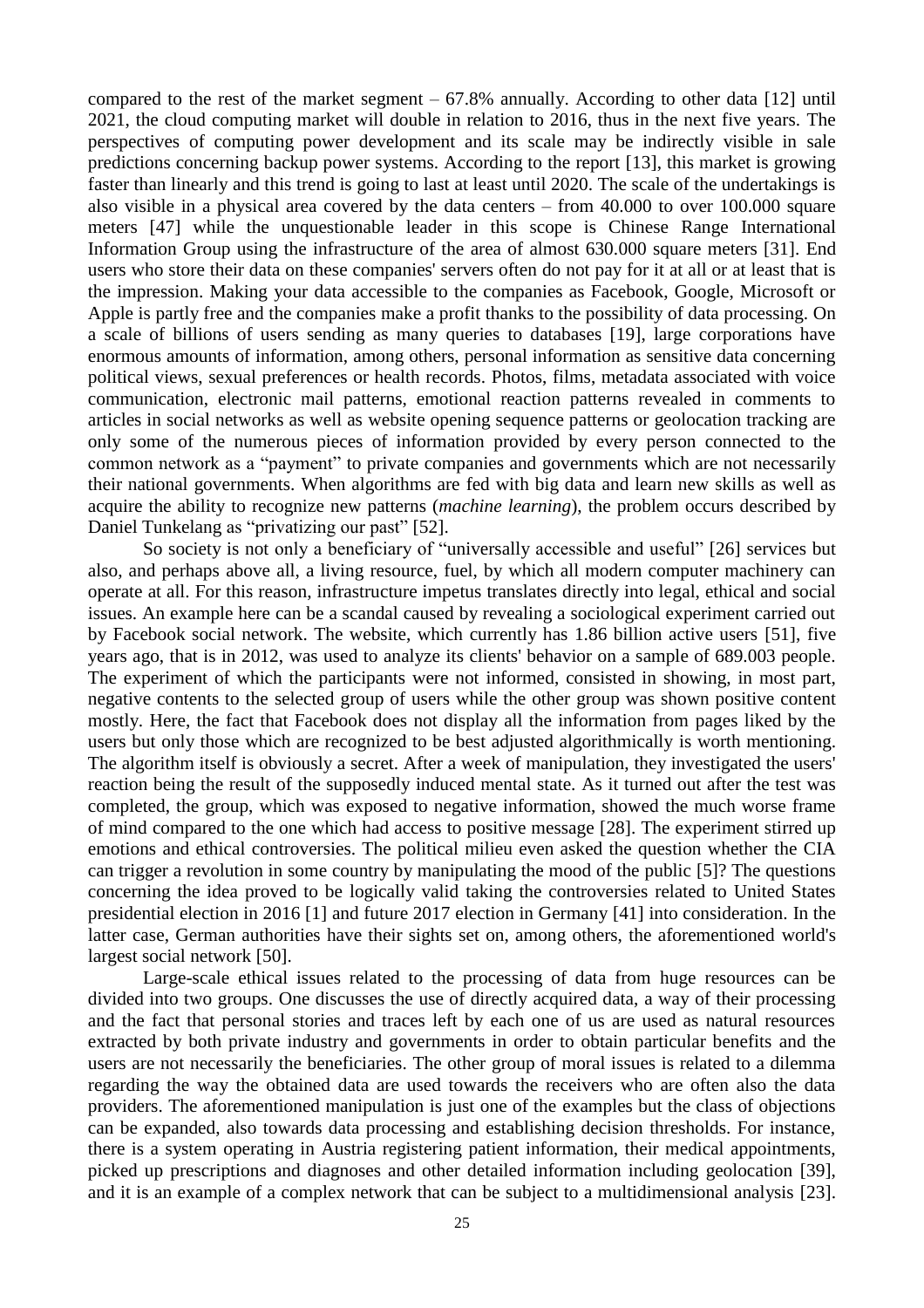The system's designers expected that the citizens equipped with smart cards and 12.000 physicians would provide detailed data on an ongoing basis which would be further processed [15]. However, the system has raised serious ethical objections. Among others, there are questions of patient's right to decide what is done with their body, transparency and international medical data transfer [34]. An analysis of a great amount of information enables one to draw useful conclusions. Among others, through comparing a certain illness history and previous treatment profile for this and other diseases with similar cases, one may, with great probability, determine how the illness will develop in a particular human being in the future [49]. The ability to predict the further development of a disease and its transformation into a number of new disease entities may result in offering suitable preventive treatment to a patient as it is much cheaper to an insurer than later treatment of many possible future diseases. But what if the algorithm finds that the expected cost is too high? Will the patient be qualified for treatment or even informed of a threat when the predicted expense is too high to the system? What if the case lies below the threshold used to make a preventive treatment decision? Is there a place for empathy in this kind of algorithmic system at all or is it only governed by statistics and economic calculations? This is the example where automatic data processing resulting in data set classification implies the questions of the moral character of division and control over the result. Not only private companies but also states and international organizations operating for the "public good" are currently under pressure of determining the context of their actions, providing proper transparency and public participation in implementation and control of the tasks executed by algorithms [30].

#### **2. Artificial Intelligence and Autonomous Devices**

The ethics of artificial intelligence has only recently been discussed, mainly within the frameworks of philosophical discussions based on visions created in science fiction. The previous questions have been focused mainly on fear of humanoid robots taking over the world or even destroying the humanity in its biological form. The visions presented in the series of the Terminator movies starring Arnold Schwarzenegger have become in the popular culture the symbol of social fear of superior intelligence form. Also, the "Matrix" trilogy, a masterpiece of filmmaking from a dozen years ago, frightens the viewers with the humanity apocalypse brought about by ruthless machines using a biological component as their power source.

Already in 1942, similar analyses concerning a possible result of human and machine interaction led Isaac Asimov to formulate the three laws of robotics which he presented in one of his stories [2]. According to these laws (1) A robot may not injure a human being or, through inaction, allow a human being to come to harm, (2) A robot must obey the orders given it by human beings except where such orders would conflict with the First Law, and (3) A robot must protect its own existence as long as such protection does not conflict with the First or Second Laws. In his text from 1985 [3], the author added one more law to precede the others, which sounds exactly like the First Law except a "human being" phrase was replaced with a "humanity" word.

If one discusses a real class of problems related to artificial intelligence application, Asimov's laws seem to be too general and impracticable, for instance, with regard to the perspective of using an autonomous weapon. What is more, the notion of "harm" itself is ambiguous and dependent on both situational and cultural contexts. Does an automaton treating a patient and inflicting temporary pain on him in the dentist's office but eventually relieving the ailment do harm to a human being or not? Is an autonomous car in the situation of an unavoidable accident supposed to safe passengers at the expense of passers-by or the other way round [20]? In many cultures, the good of the society is ranked higher than the good of an individual. However, the degree to which individual's rights are protected, even within the specific culture group, depends on the context. For instance, according to Article 3 of the Universal Declaration of Human Rights, everyone has the right to life and liberty [53], and that does not prevent states from imprisoning people and sentencing them to death in the particular situations. This happens in the name of "public welfare" that is the situation where the expected benefit of the group is ranked higher than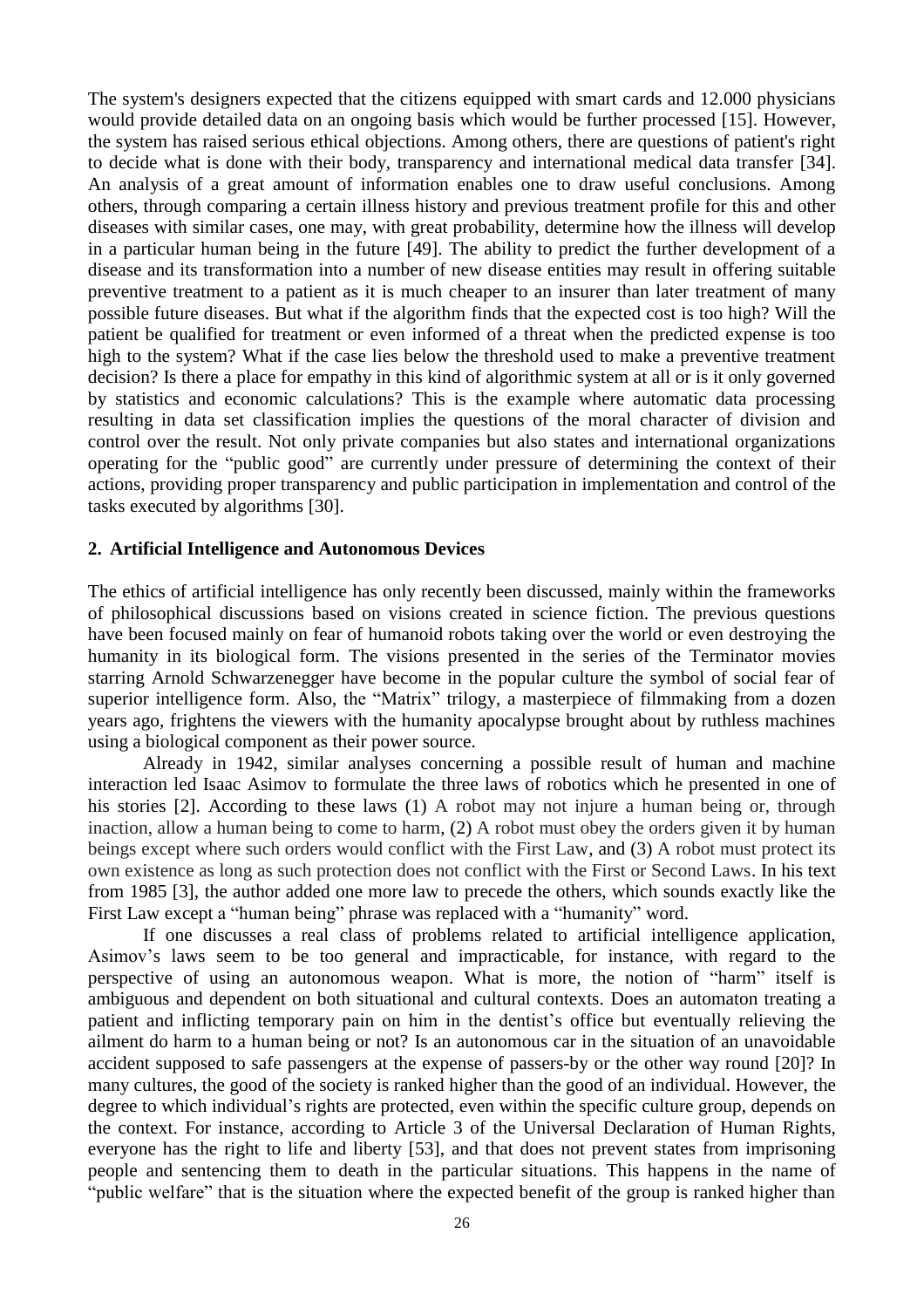individual well-being. When introducing his zeroth law, Asimov must have been aware of this dualism; however, his rules are still too general to be something more than possible guidelines for a practical code of ethics for machines.

The discourse on the law, ethics, economic and social consequences of development in the area of artificial intelligence and autonomous devices has already gone beyond the fictitious space and has become a real problem in the face of technology developing more with every year [10] [18]. This has happened because of accessibility of great computing power which has enabled one to make complex calculations in a short time (or even in a real time), accessibility of large data sets which are indispensable for training and testing algorithms as well as developing mathematical methods used to execute the tasks of artificial intelligence. Within the ethical issues worth discussing here there are three areas requiring a detailed analysis: (1) determining acceptable goals that can be pursued by an autonomous algorithm or a device using this algorithm, (2) understanding the decisions made by artificial intelligence objects and (3) making supervision over their actions possible.

The first area (re. 1) is related to two classes of questions: (1a) which human actions are supported or taken over by artificial intelligence and (1b) what is the overall objective it is supposed to pursue? Additionally, in relation to these two classes, the primary question is what is the general purpose of these algorithms? The silent assumption that autonomous devices or programs are to "help with something" or "replace somebody in doing something" is often *a priori* used in discussions from the anthropocentric position; however, one may ask the questions whether animal or climate protection is equally important or more important than well-being of one, selected *homo sapiens* species, or a specific individual? After all, it is possible that a being much more intelligent than a human will come to the conclusion that he is the one standing in its way to achieve a seemingly ethical goal? Therefore, should one consider the question of human relations with the environment from the perspective of human ethics or a broader one that includes ecology in general? There can be a practical question asked concerning "doing harm" or "doing good" not only in relation to an individual and society, but also the environment they are functioning in  $-$  both biological and technological one – with which they are inseparably connected. If one should take care of plants essential to our lives, maybe they should also take care of devices; especially, if they demand so, governed by their own form of self-awareness? Therefore, the next question of this discussion should concern the aim and foundation of ethics in general. Depending on the answer, one can discuss further dilemmas, including those that have been already mentioned.

However, even if one assumes that artificial intelligence is to put the spotlight on a human being and only him, there should be a permissible area of its functioning determined (re. 1a). Is fully autonomous weapon a right application, and if so, what is the scope and method of its design [21], [32], [46]? Will totally autonomous medical robots and diagnostic systems be able to do every task? Or there still should be a human supervision, for instance, to tell the psychologically painful diagnosis as gently as possible? It seems that these issues still need a discussion focused on human emotional well-being; on the other hand, there is an overabundance of analyses perceiving next technological improvements as solutions to every problem. Thus the cold showers of *post factum* reflections engineers are forced to take every now and then when a system without "parental" supervision starts to transform into an ethical monster dangerously fast [6]. Even if one allows a machine some leeway, they should define its goal (re. 1b). It seems that to a living organism, its gene pool survival is of primary importance, and a device also should know its task. As in the case of a search algorithm, one should determine whether the aim is an increase in human interaction with the system for marketing purposes, pure economic profit or something else? In either case, the technology will execute its tasks the best it can; however, when formulating the instructions one should be extremely careful in expressing their wishes. It has been already known that even a simple form of artificial intelligence is capable of eliminating everything that stands in its way ruthlessly [29] or stealing somebody's resources [42].

The second, already mentioned area of analyses (re. 2), consists in discussing the possibility of understanding a decision made by an intelligent system. The algorithms based on machine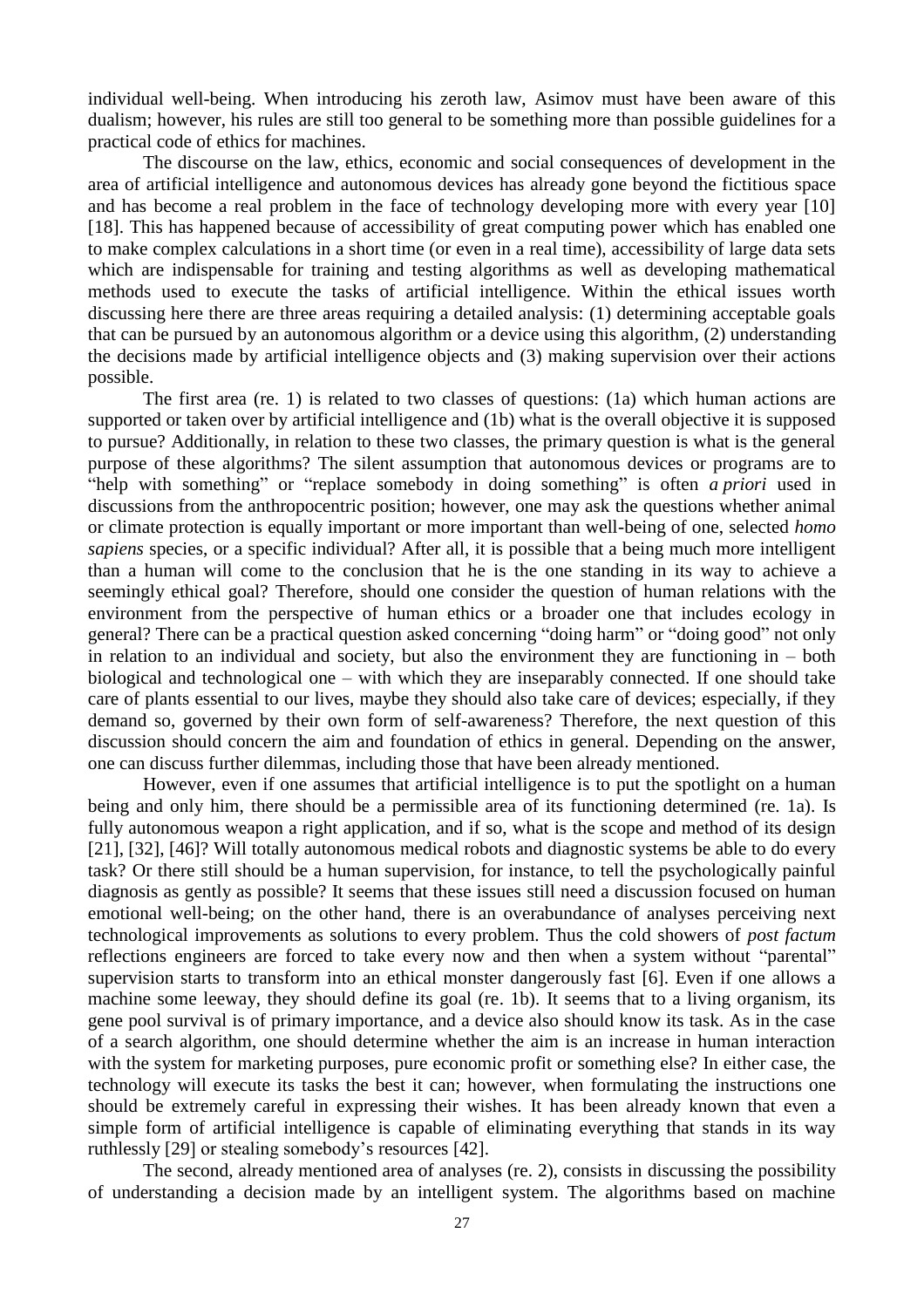learning function like black boxes [11], [38] and currently their proper functioning is verified on the basis of their effectiveness and not by means of tracing a decision process. Although there are some attempts to solve the puzzle of understanding [17], the problem seems to be difficult due to the very essence of such an algorithm. A network takes action on the basis of many interdependent elements, entangled units, and as in the case of a human brain, where it is impossible to indicate which neuron is responsible for a certain reaction (especially when it is complex), the same is with the discussed algorithm – it is impossible to provide a simple answer where particular components would be separated from input data, learning history and mutual relations [8, pp. 532–545]. Like the boomerang, in a somewhat transformed form, the old question of who takes the blame, the criminal or the society where he was brought up, is bouncing back. Although one can give a simple answer given that there is free will, assuming the null hypothesis, according to which there is no free will, leads to the same issue of responsibility and its blur and, most of all, to the ontological question of existence and its physical limits. In the case of people, nature has offered a way out of this difficult situation, namely, psychological rationalization. In some cases, a human being is able to give a reason for his behavior and explain the course of events that have led him there. Leaving the truthfulness of the provided human explanation and his actual awareness of real reasons aside, this action is sufficient enough for the majority of social interactions and self-understanding. It is possible that autonomous systems will also have to be equipped with a system able to give a credible justification for their actions. Here, one should really ponder over how to verify whether these statements are true or false since deception might be an as good strategy as any other action.

This discussion indirectly brings on the third group of questions (re. 3), that is, giving a man possibility of supervising machines. Are less intelligent individuals truly able to supervise the one that makes decisions which are unclear to them? Is it possible to control the system which, in fractions of seconds, conducts analyses totally impossible to a human being? Eventually, it is probable that every, even the most sophisticated control system, including a self-destruction system could be evaded by a sufficiently intelligent, self-adapting and self-modifying device. This is a great problem that perhaps can only be solved in a quite drastic way - when people start to integrate with machines and create a hybrid being joining human moral values with engineer excellence of intelligent machines together. It is impossible to predict today whether morality would be needed at all in the future. If one perceives ethics as a tool used by a social group to survive it can lead them to have concerns about its redundancy in the world where welfare (whatever its definition) is provided with the use of other, much more efficient strategies.

### **3. Legal and Ethical Regulations**

There is a growing number of people, companies, governments, and organizations recognizing the scale and complexity of the problems of artificial intelligence, autonomous systems as well as processing and accessing big data. There is a dispute over whether the new technology has in itself anything of the essence that can be supervised legally [8] or whether problems and threats should be considered only as emergent and contextual [4]. There is already a historical context of the problem [7], and there are suggestions on how to regulate the market for new services, but above all, there are problems of philosophical nature without which it is impossible to create effective and satisfactory solutions. People ask questions of what "a being" and "ethics" are and who has the "natural" right to what exactly as well as who has established this right. The questions which have been so far addressed by religion in the anthropocentric world and which have been discussed in a closely knit group of philosophers are now attracting the attention of lawyers, company boards, engineers, certifying authorities and members of the public. The European Union calls for establishing a new law and sees a possibility of appropriate regulation in introducing the notion of an "electronic person" [43]; Japanese scientists are implementing their version of a code of ethics that is to be helpful in their work with artificial intelligence [25], while IEEE – the world's largest association of electrical and electronics engineers and representatives of branches related to computer technology and telecommunication – is working on standards concerning ethics during a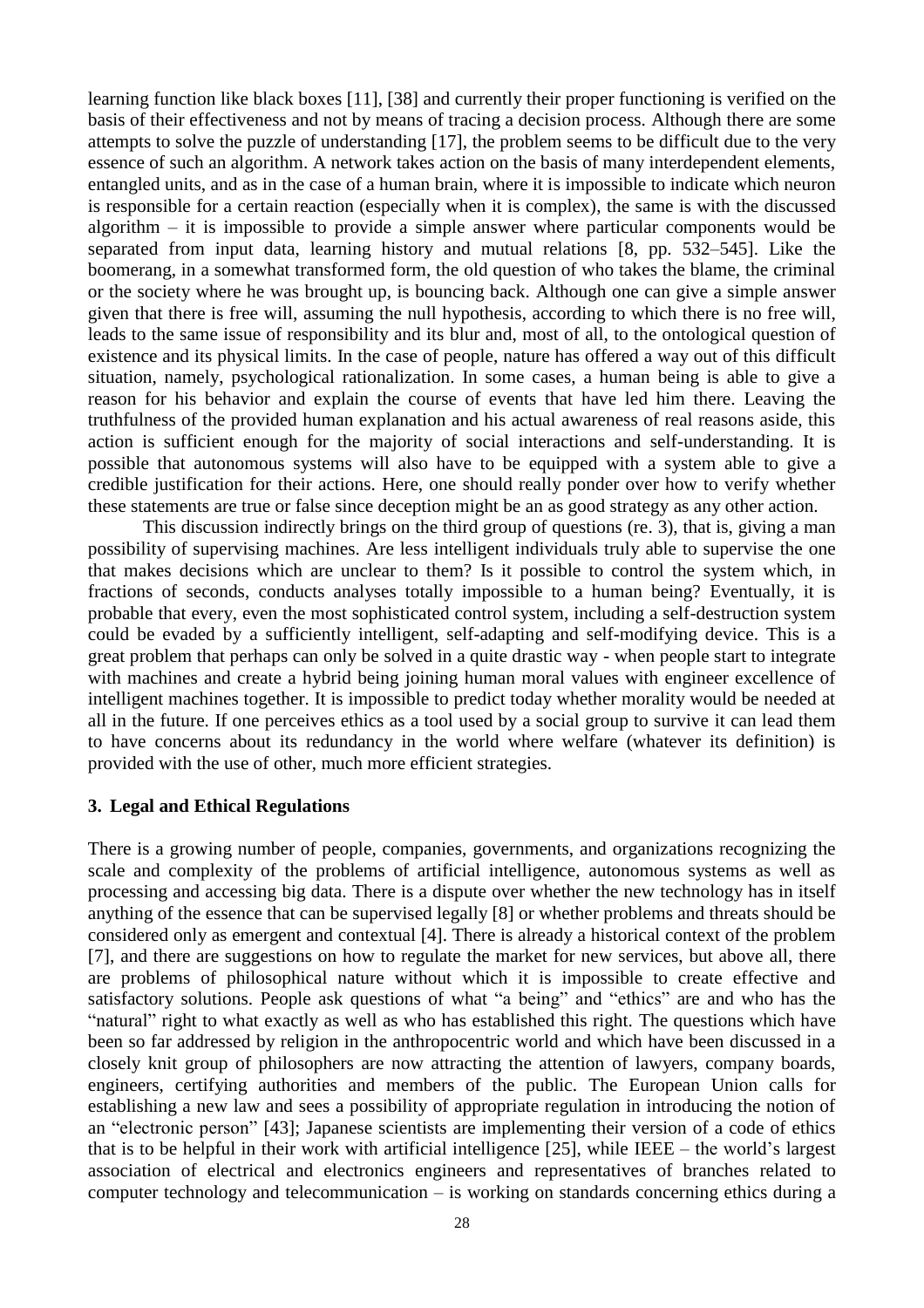designing process [35], transparency of autonomous systems [36] and privacy issues in data processing [37]. In December 2016, the same association drew up the 136-page report outlining the assumptions and a range of dilemmas one must face within this area [16]. Two months earlier, the office of the President of the United States referred to the problem of the future of artificial intelligence, among others, stating that "AI can be a major driver of economic growth and social progress, if industry, civil society, government, and the public work together to support development of the technology, with thoughtful attention to its potential and to managing its risks" [40, p. 39].

In the context of such documents, a meta-analysis of the problem and question of who establishes ethical values, which are subsequently confined within the legal framework or subjected to standardization, seem to be justified. The world in which a law established in one country is only binding in this particular country is disappearing, especially in the context of international products and services. The contemporary algorithms are worked out by international teams and introduced to the market by companies with departments in many countries. Target receivers of the products are usually people from all around the world. Whose ethics should be binding in this case? Is there a universal ethics? Isn't it a post-colonial effort of those who have the capital to dictate the only right standard to the public? Even if determining standard design solutions is based on an open discussion taking place with the use of online conference software, what is the representation of people from countries with no access to the Internet, those who are undereducated, do not know English or are subject to restrictions on their own governments making the connection impossible? Who are the engineers to decide on ethical standards? Are they becoming contemporary priests, revealing moral truths to the world because they are best-educated caste controlling the functioning of the technological world? Aren't the representatives of exact sciences trying to categorize the area that is actually beyond their competence?

Quite suddenly, it turned out that ethical values are essential to practical application and one can no longer rely on good manners, silent assumptions, social pressure or the system of punishments and rewards which have developed to regulate cooperation and coexistence of human groups. The companies want to know their scope of liability, and people want to know what they can expect from much more intelligent "beings" with which they are willing to cooperate. Ethics has become a valuable asset, a rare semi-finished product the world wants to use to create a predictable future for itself. Attempts to standardize moral values interwoven with an industrial process may also mean the near end of ethical relativism, popular in times of neoliberalism.

### **4. Social Outcomes**

The Federal Republic of Germany has announced it is getting ready for a turning point that will be the fourth industrial revolution [33]. Digitalization of economy and basing it on intelligent machines are going to bring changes that are to be so serious that Australia also expects rapid changes and cooperates in this scope with the European partner actively [24]. The perspective of machines taking over human competences on a large scale raises concerns regarding the future of the labor market. For instance, JPMorgan bank has implemented new software which does the same things that took lawyers 360,000 in total in just a few seconds [45], while Bridgewater Associates, a hedge fund managing 160 billion dollar portfolio, is going to entrust their investments to fully automated system [44]. The concerns related to machine replacement for a human being are not new [9]. As they were expressed already in the Victorian era in England, and in the 50s in the United States, one may think there is really nothing to fight over. However, the current change is taking place on an unprecedented scale, in the world that has never been so interrelated before. Historically speaking, the quality of the network consisting in the fact that a disturbance in just one part of the world may have an almost immediate influence on the whole area is totally new. In this sense, one is dealing with a qualitatively new situation. Soon, thanks to the technology, intelligent devices connected to one network and working "for the society's purposes" can totally replace people in some branches by redeveloping, improving and adapting themselves to changing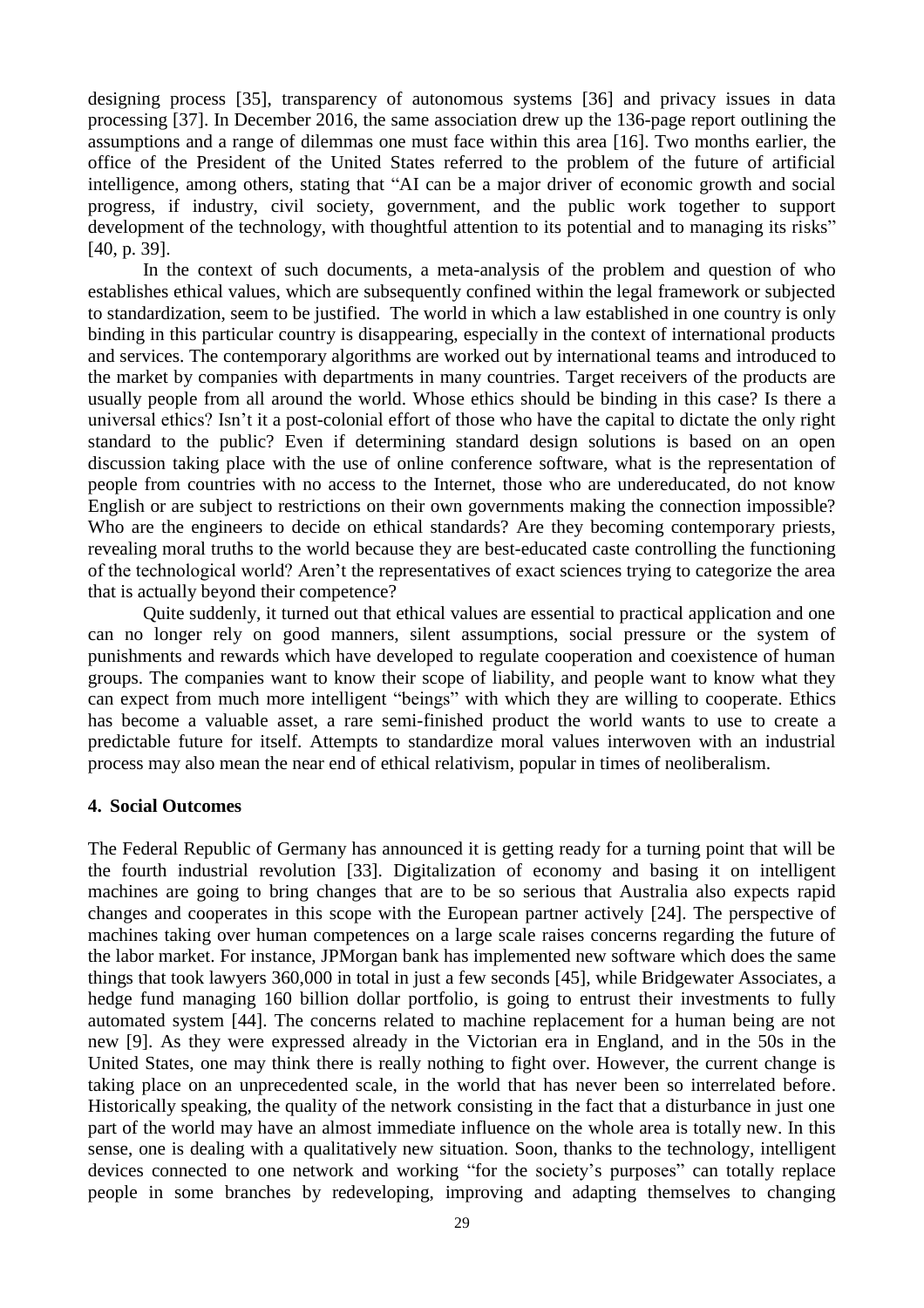conditions. There are opinions that the democratic system and Euro-Atlantic social model may not last out this revolution [22]. Some see the basic income as a solution as people would receive it regardless of whether they work or not [14], others are rejecting this idea [27], but whatever the solution might be, economic redistribution of money will not bridge the emotional social gap people with no work or aim and thinking they are useless will be struggling with. A mob of the unemployed with any basic income will surely generate a gigantic social and emotional dysfunction in the cultures where work constitutes a virtue and sense, where the ethos of work determines values making people proud of their own abilities and feel valued by a family and society. This is a great problem since one cannot reconstruct the system of values carried along by many generations, religious systems, myths and canons in a dozen years. It seems impossible, and in this context, the worries whether societies and states survive such a revolution are extremely real. Even from the economic point of view, the potential problem cannot be limited to unemployment but it is related to a collapse of the whole branches of economy. The skyscraping office building where millions of corporate employees are doing their painstaking work right now may become empty due to artificial intelligence. The arduous work of IT specialists, accountants, analysts, logistic managers, drivers, traffic organization specialists and any work that can be dressed up in an algorithm and learnt can be also taken over by more or less autonomous devices that do not need a vast physical space and can be digitally transferred to a totally different country. The real estate market disaster that took place in the United States in 2008 may turn out to be only a prelude to another collapse in this branch, this time in the commercial space segment.

There is also an equally important issue of the countries less technologically developed than the United States, Western Europe, India, Japan or China. How their citizens will find themselves in a new economic reality on which they have hardly any influence? Will the colonial hierarchy, destroyed by the post-war ideas, be rebuilt in a new posthumanist reality? So far it seems that even the citizens of the countries which would call the shots here are not entirely ready for it.

### **5. Summary**

In the world being on the verge of a new industrial revolution and possibility of broad interaction with artificial intelligence, the issues related to ethics become pressing problems to the governments, companies, and societies. Everyone emphasizes the need for new legal regulations based on the transparent ethical declarations; however, codification itself is not the most difficult matter here, unlike the common agreement on what the humanity expects from further development and how it perceives itself in juxtaposition with intelligent machines which objectives may evolve contrary to human expectations.

### **References**

1. Allcott, H. & Gentzkow, M. *Social Media and Fake News in the 2016 Election*, National Bureau of Economic Research, 2017.

- 2. Asimov, I. *Świat robotów*, Warszawa: Varia APD, 1993.
- 3. Asimov, I. *Roboty i Imperium*, Poznań: Dom Wydawniczy 'Rebis', 2014.
- 4. Balkin, J. M., The Path of Robotics Law, *The Circuit*, Paper 72
- 5. Booth, R. Facebook reveals news feed experiment to control emotions, *The Guardian*, 2014. Available at: https://www.theguardian.com/technology/2014/jun/29/facebook-users-emotionsnews-feeds/, accessed: 2016-02-28
- 6. Bright, P. Microsoft terminates its Tay AI chatbot after she turns into a Nazi, *Ars Technica*, 2016, Available at: https://arstechnica.com/information-technology/2016/03/microsoft-terminates-its-tayai-chatbot-after-she-turns-into-a-nazi/, accessed: 2017-03-01.
- 7. Calo, R. Robots in American Law, *Legal Studies Research Paper*, vol. 2016-04, 2016.
- 8. Calo, R. Robotics and the Lessons of Cyberlaw, *Cal. L. Rev.*, vol. 103, pp. 513–563.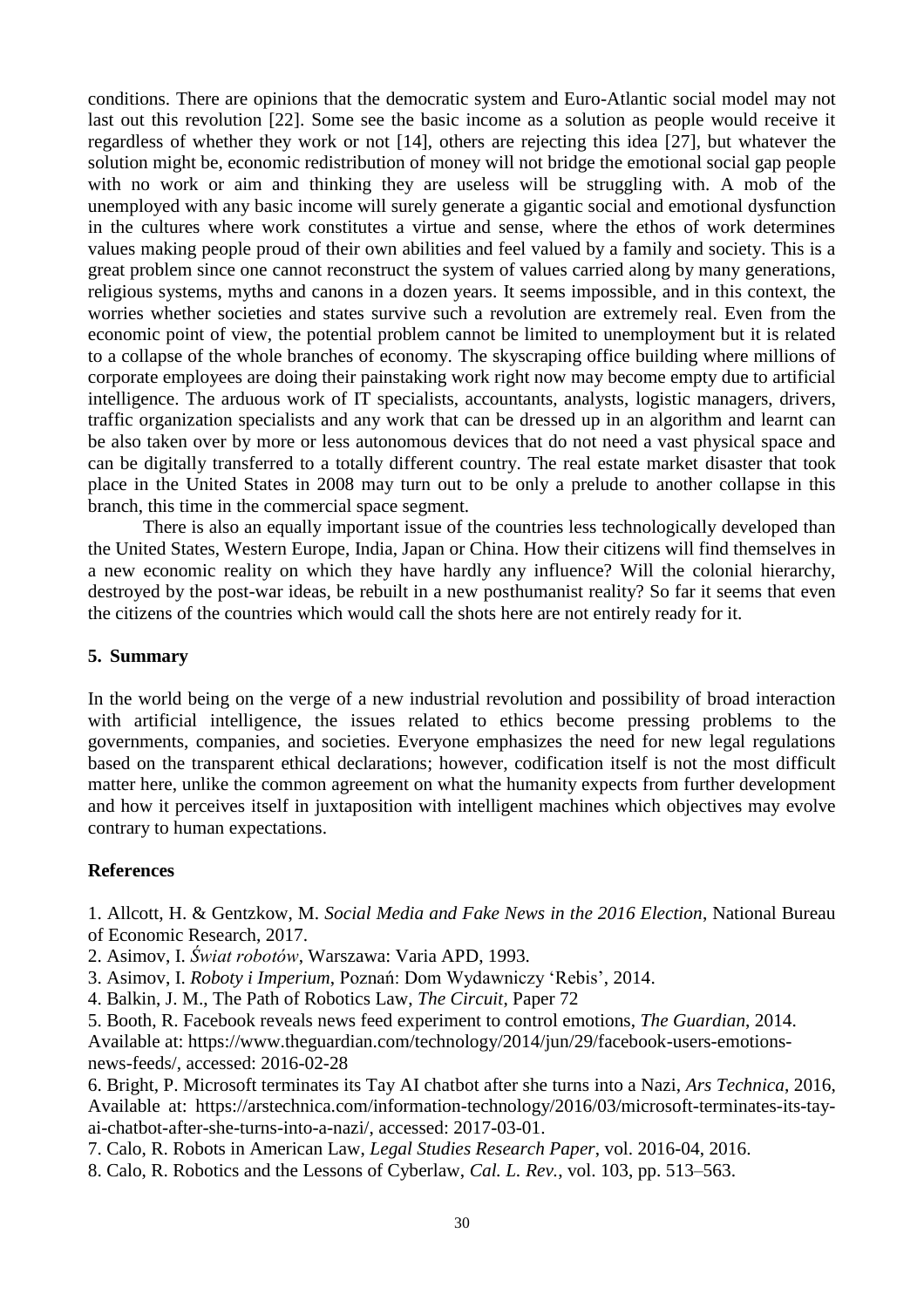9. Campa, R. *Technological Unemployment. A Brief History of an Idea*, International Sociological Association eSymposium, 2017.

10. Campa, R. *Humans and Automata. A Social Study of Robotics*, Frankfurt am Main: Peter Lang, 2015.

11. Castelvecchi, D. Can we open the black box of AI? *Nature*, vol. 538, no. 7623, 2016, pp. 20–23.

12. *Data Center Outlook* – *Strong Demand, Smart Growth, North America 2016*. Jones Lang LaSalle, IP, Inc., 2016.

13. *Data Center UPS Market Analysis By Product (Small Data Centers, Medium Data Centers, Large Data Centers) And Segment Forecasts To 2020.* Available at:

http://www.grandviewresearch.com/industry-analysis/data-center-ups-market/, accessed: 2016-02- 28.

14. Diamandis, P. If Robots and AI Steal Our Jobs, a Universal Basic Income Could Help, *Singularity Hub*, 2016. Available at: https://singularityhub.com/2016/12/13/if-robots-steal-our-jobsa-universal-basic-income-could-help/, accessed: 2017-03-01.

15. Dorda, W., Duftschmid, G., Gerhold, L., Gall, W. & Gambal, J. Introducing the electronic health record in Austria, *Studies in health technology and informatics*, vol. 116, 2005, pp. 119–124. 16. *Ethically Aligned Design*. IEEE, 2016.

17. Falk, C. *Auditing Deep Neural Networks and Other Black-box Models*, 2016. Available at: http://thesis.haverford.edu/dspace/handle/10066/18664/, accessed: 2017-03-01.

18. Frankel, S. 5 predictions for artificial intelligence for the coming year, *ReadWrite,* 2016. Available at: http://readwrite.com/2016/12/15/5-predictions-for-artificial-intelligence-in-2017-dl1/, accessed: 2017-03-01.

19. Google Annual Search Statistics. *Statistic Brain*, 2016. Available at: http://www.statisticbrain.com/google-searches/, accessed: 2016-02-28.

20. Greene, J. D. Our driverless dilemma, *Science*, vol. 352, no. 6293, 2016, pp. 1514–1515.

21. Guetlein, M. A. *Lethal autonomous weapons – ethical and doctrinal implications*, Joint Military Operations Department, Naval War College, 2005.

22. Helbing, D. et al. Will Democracy Survive Big Data and Artificial Intelligence? *Scientific American*, 2017. Available at: https://www.scientificamerican.com/article/will-democracy-survivebig-data-and-artificial-intelligence/, accessed: 2017-03-01.

23. Herbek, S. et al. The Electronic Health Record in Austria: a strong network between health care and patients, *European Surgery*, vol. 44, 2012, pp. 155–163.

24. *Industry 4.0. Australian Government, Department of Industry, Innovation and Science*, Available at: https://industry.gov.au/industry/Industry-4-0/Pages/default.aspx, accessed: 2017-03- 01.

25. Japanese scholars issue ethical guidelines on AI, *NHK World* (2017), Available at: https://www3.nhk.or.jp/nhkworld/en/news/20170228\_36/, accessed: 2017-03-01.

26. Jurevicius, O. Google mission statement 2013, *Strategic Management Insight*, 2013. Available at: https://www.strategicmanagementinsight.com/mission-statements/google-mission statement.html, accessed: 2016-02-28.

27. Kharpal, A. Mark Cuban: Basic income 'the worst possible response' to job losses from robots, CNBC, 2017. Available at: http://www.cnbc.com/2017/02/22/mark-cuban-basic-income-worstresponse-to-job-losses-from-robots-ai.html, accessed: 2017-03-01.

28. Kramera, A. D., Guilloryb, J. E. & Hancockb, J. T. Experimental evidence of massive-scale emotional contagion through social networks, *PNAS*, vol. 111, no. 24, 2014, pp. 8788–8790.

29. Leibo, J. Z., Zambaldi, V., Lanctot, M., Marecki, J. & Graepel, T. Multi-agent Reinforcement Learning in Sequential Social Dilemmas, ArXiv Prepr. ArXiv170203037, 2017. Available at: https://arxiv.org/abs/1702.03037/, accessed: 2017-03-01.

30. Lepri, B., Staiano, J., Sangokoya, D., Letouzé, E. & Oliver, N. The Tyranny of Data? The Bright and Dark Sides of Data-Driven Decision-Making for Social Good, ArXiv Prepr. ArXiv161200323, 2016. Available at: https://arxiv.org/abs/1612.00323, accessed: 2017-03-01.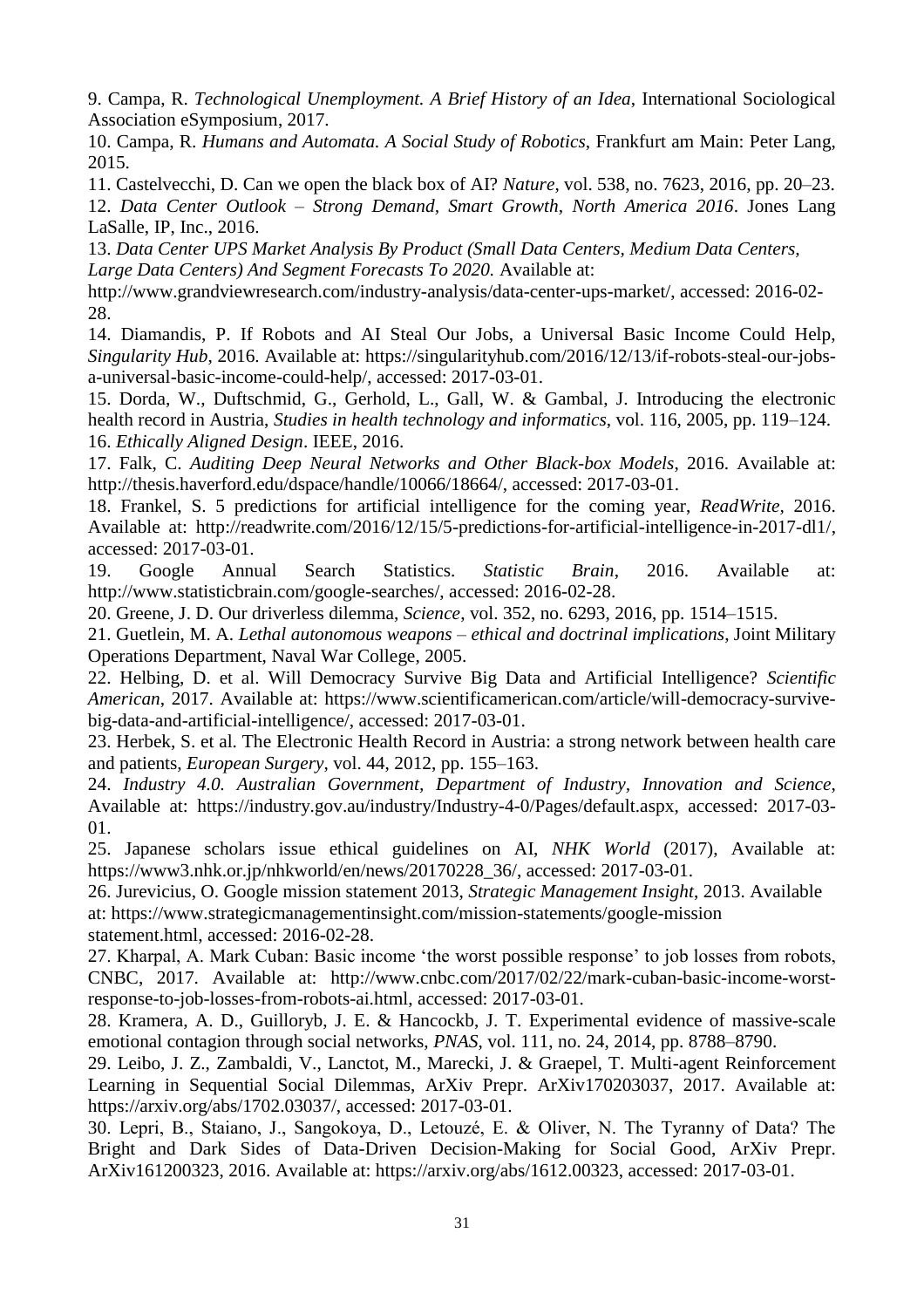31. Lima, J. Top 10 biggest data centers from around the world, *Computer Business Review*, 2015. Available at: http://www.cbronline.com/news/data-centre/top-10-biggest-data-centres-from-aroundthe-world-4545356/, accessed: 2016-02-28.

32. Lin, P., Bekey, G. & Abney, K. *Autonomous military robotics: Risk, ethics, and design*. California Polytechnic State University, 2008.

33. MacDougall, W., *Marketing & Communications & Germany Trade & Invest. Industrie 4.0*, Germany Trade and Invest, 2014.

34. Mueck, T. *Privacy Issues in the Austrian EHR Project "ELGA"*, Available at: https://www.nii.ac.jp/issi/pdf/1/2Thomas\_Mueck.pdf, accessed: 2017-03-01.

35. P7000 – Model Process for Addressing Ethical Concerns During System Design, IEEE, 2016. Available at: https://standards.ieee.org/develop/project/7000.html, accessed: 2017-03-01.

36. P7001 – Transparency of Autonomous Systems, IEEE, 2016. Available at:

https://standards.ieee.org/develop/project/7001.html, accessed: 2017-03-01.

37. P7002 – Data Privacy Process, IEEE, 2016. Available at:

https://standards.ieee.org/develop/project/7002.html, accessed: 2017-03-01.

38. Pagels, M. *The Black Box of Deep Learning*, SC5, 2016. Available at: https://sc5.io/posts/blackbox-deep-learning/, accessed: 2017-03-01.

39. Philippi, T. *The Electronic Health Record (ELGA) in Austria*, ELGA GmBH, 2015.

40. Preparing for the future of artificial intelligence. Executive Office of the President National Science and Technology Council Committee on Technology, 2016.

41. Reuters. Germany investigating unprecedented spread of fake news online, *The Guardian*, 2017. Available at: https://www.theguardian.com/world/2017/jan/09/germany-investigating-spread-fakenews-online-russia-election/, accessed: 2016-02-28.

42. Reynolds, M. AI learns to write its own code by stealing from other programs, *New Scientist*, 2017. Available at: https://www.newscientist.com/article/mg23331144-500-ai-learns-to-write-itsown-code-by-stealing-from-other-programs/, accessed: 2017-03-01.

43. Robots – Legal Affairs Committee calls for EU-wide, *European Parliament News*, 2017. Available at: http://www.europarl.europa.eu/news/en/news-room/20170110IPR57613/robots-legalaffairs-committee-calls-for-eu-wide-rules/, accessed: 2017-03-01.

44. Solon, O. World's largest hedge fund to replace managers with artificial intelligence, *The Guardian*, 2016. Available at: https://www.theguardian.com/technology/2016/dec/22/bridgewaterassociates-ai-artificial-intelligence-management/, accessed: 2017-03-01.

45. Son, H. JPMorgan Software Does in Seconds What Took Lawyers 360,000 Hours, *Bloomberg.com*, 2017. Available at: https://www.bloomberg.com/news/articles/2017-02- 28/jpmorgan-marshals-an-army-of-developers-to-automate-high-finance/, accessed: 2017-03-01.

46. Sparrow, R. Building a Better WarBot: Ethical Issues in the Design of Unmanned Systems for Military Applications, *Science and Engineering Ethics*, vol. 15, no. 2, 2009, pp. 169–187.

47. Special Report: The World's Largest Data Centers. *Data Center Knowledge*, n.d.. Available at: http://www.datacenterknowledge.com/special-report-the-worlds-largest-data-centers/, accessed: 2016-02-28.

48. Sverdlik, Y. Top Cloud Providers Made \$11B on IaaS in 2015, but It's Only the Beginning. *Data Center Knowledge*, 2016, Available at:

http://www.datacenterknowledge.com/archives/2016/06/07/top-cloud-providers-made-11b-on-iaasin-2015-but-its-only-the-beginning/, accessed: 2016-02-28.

49. Thurner, S. *Understanding co-morbidity through medical data on national scales*, International Conference on Synthetic Populations, Luca, 2017.

50. Toor, A. Germany grapples with fake news ahead of elections, *The Verge*, 2017. Available at: http://www.theverge.com/2017/1/19/14314680/germany-fake-news-facebook-russia-electionmerkel/, accessed: 2017-03-01.

51. Top 20 Facebook Statistics – Updated January 2017, Zephoria Digital Marketing, 2017. Available at: https://zephoria.com/top-15-valuable-facebook-statistics/, accessed: 2016-02-28.